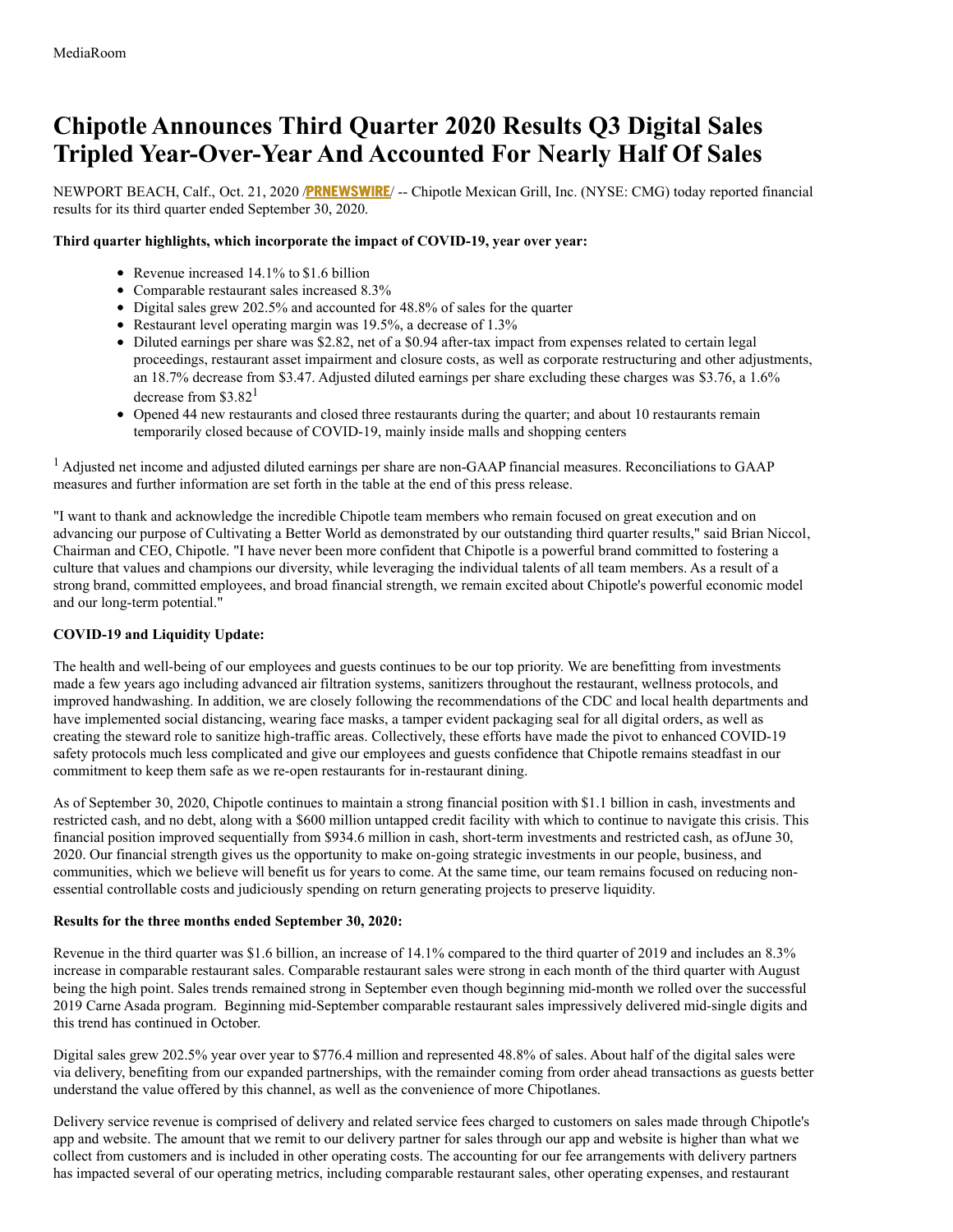level operating margin.

We opened 44 new restaurants during the third quarter and closed three restaurants, bringing the total restaurant count to 2,710. During the quarter, 26 of the 44 new restaurants included a Chipotlane. These formats continue to perform very well and are helping enhance guest access and convenience, as well as increase new restaurant sales, margins, and returns. It's hard to predict the external environment but if we assume there are no further COVID-19 related construction stoppages, we expect to have a sequentially similar or perhaps slightly higher number of openings in the fourth quarter of 2020. And while the current environment prevents us from being able to provide reliable new store opening guidance for 2021, our development team has built a very robust new unit pipeline, which under normal circumstances, would lead to opening around 200 restaurants next year. Longer term, we remain confident in our ability to more than double the total number of Chipotle restaurants in the US.

Food, beverage and packaging costs in the third quarter were 32.3% of revenue, a decrease of 90 basis points compared to the third quarter of 2019. The decrease was primarily due to the benefit of menu price increases, lower avocado costs, and to a lesser extent, lower salsa usage and waste. These decreases were partially offset by COVID-19 related impacts including elevated beef prices, increased incidence of steak, and fewer sales of high margin beverages.

Restaurant level operating margin was 19.5%, a decrease from 20.8% in the third quarter of 2019 driven primarily by COVID-19 related impacts including higher delivery expense associated with increased delivery sales, elevated beef prices, increased incidence of steak, and fewer sales of high margin beverages. The decrease was partially offset by sales leverage, lower avocado expense, improved labor efficiency realized from digital enhancements to the restaurants and benefits from menu price increases.

General and administrative expenses for the third quarter were \$133.2 million on a GAAP basis or \$102.3 million on a non-GAAP basis, excluding \$28.7 million related to certain legal proceedings and \$2.1 million of transformation and other expenses. The legal proceedings relate to expected settlements of longstanding pending litigation involving ordinary business matters. GAAP and non-GAAP general and administrative expenses for the third quarter of 2020 also include underlying general and administrative expenses totaling \$83.8 million and non-cash stock compensation of \$18.5 million.

The effective income tax rate for the third quarter was 24.7%, a change from an effective income tax rate provision of 17.9% for the third quarter of 2019, primarily due to elevated excess tax benefits related to option exercises in the third quarter of 2019.

Net income for the third quarter was \$80.2 million, or \$2.82 per diluted share, a decrease from \$98.6 million, or \$3.47 per diluted share, in the third quarter of 2019. Excluding the impact of certain legal proceedings, restaurant asset impairment and closure costs, and corporate restructuring expenses and other adjustments, adjusted net income was \$107.0 million and adjusted diluted earnings per share was \$3.76.

More information will be available in our Quarterly Report on Form 10-Q, which will be filed with the SEC by the end of October.

# **Outlook**

Given on-going uncertainty surrounding the future impact of COVID-19 on the broader US economy and any specific impact to our company, we are not providing fiscal 2020 guidance related to comparable restaurant sales growth, new restaurant openings, and effective full year tax rate.

# **Definitions**

The following definitions apply to these terms as used throughout this release:

- **Comparable restaurant sales, or sales comps, and comparable restaurant transactions,** represent the change in period-over-period total revenue or transactions for restaurants in operation for at least 13 full calendar months.
- **Average restaurant sales** refer to the average trailing 12-month food and beverage revenue for restaurants in operation for at least 12 full calendar months.
- **Restaurant level operating margin** represents total revenue less direct restaurant operating costs, expressed as a percent of total revenue.
- **Digital sales** represent food and beverage revenue generated through the Chipotle website, Chipotle app or thirdparty delivery aggregators. Digital sales exclude revenue deferrals associated with Chipotle Rewards.

# **Conference Call Details**

Chipotle will host a conference call to discuss third quarter 2020 financial results on Wednesday, October 21, 2020, at 4:30 PM Eastern time.

The conference call can be accessed live over the phone by dialing 1-888-317-6003 or for international callers by dialing 1-412- 317-6061 and use code: 8356997. The call will be webcast live from the company's website on the investor relations page at ir.chipotle.com/events. An archived webcast will be available approximately one hour after the end of the call.

# **About Chipotle**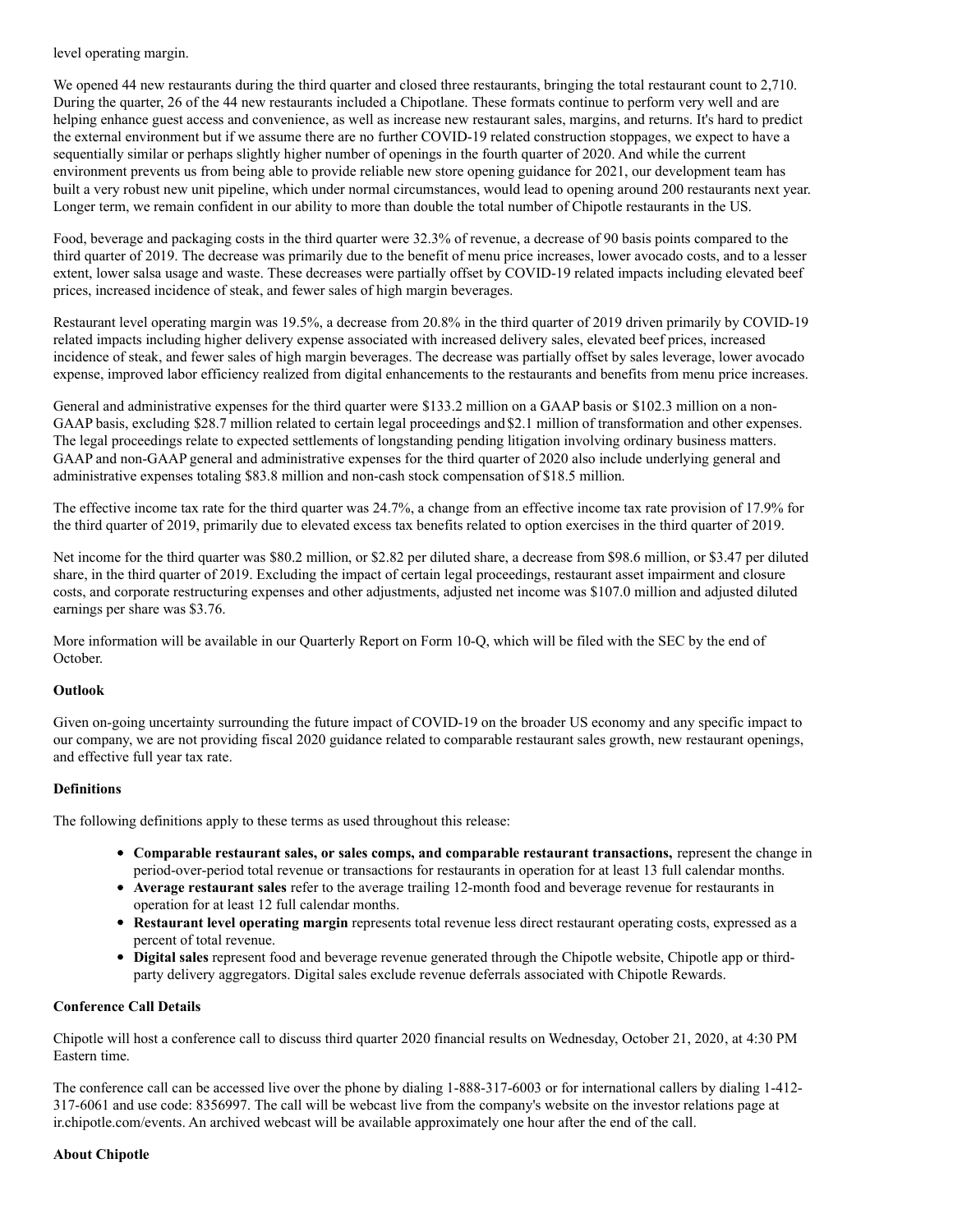Chipotle Mexican Grill, Inc. (NYSE: CMG) is cultivating a better world by serving responsibly sourced, classically-cooked, real food with wholesome ingredients without artificial colors, flavors or preservatives. Chipotle had over 2,700 restaurants as of September 30, 2020, in the United States, Canada, the United Kingdom, France and Germany and is the only restaurant company of its size that owns and operates all its restaurants. With more than 94,000 employees passionate about providing a great guest experience, Chipotle is a longtime leader and innovator in the food industry. Chipotle is committed to making its food more accessible to everyone while continuing to be a brand with a demonstrated purpose as it leads the way in digital, technology and sustainable business practices. Steve Ells, founder and former executive chairman, first opened Chipotle with a single restaurant in Denver, Colorado in 1993. For more information or to place an order online, visit **[WWW.CHIPOTLE.COM](https://c212.net/c/link/?t=0&l=en&o=2957306-1&h=3320297282&u=https%3A%2F%2Fc212.net%2Fc%2Flink%2F%3Ft%3D0%26l%3Den%26o%3D2358795-1%26h%3D1621835086%26u%3Dhttps%253A%252F%252Fc212.net%252Fc%252Flink%252F%253Ft%253D0%2526l%253Den%2526o%253D2335494-1%2526h%253D854222371%2526u%253Dhttp%25253A%25252F%25252Fwww.chipotle.com%25252F%2526a%253DWWW.CHIPOTLE.COM%26a%3DWWW.CHIPOTLE.COM&a=WWW.CHIPOTLE.COM)**.

#### **Forward-Looking Statements**

Certain statements in this press release are forward-looking statements as defined in the Private Securities Litigation Reform Act of 1995, including statements about our future cash flow, new restaurant development plans and future long-term prospects. We use words such as "anticipate", "believe", "could", "should", "may", "approximately", "estimate", "expect", "potential", "intend", "project", "target", and similar terms and phrases, including references to assumptions, to identify forward-looking statements. The forward-looking statements in this press release are based on currently available operating, financial and competitive information available to us as of the date of this release and we assume no obligation to update these forward-looking statements. These statements are subject to risks and uncertainties that could cause actual results to differ materially from those described in the statements, including but not limited to: the ongoing adverse effect of the novel coronavirus (COVID-19) pandemic on our guest traffic, restaurant sales and operating costs as a result of actions we have taken in response to the coronavirus, including closing some restaurants, ending dine in service at some restaurants while continuing to offer only takeout and/or delivery, modifying work hours at some restaurants, extending enhanced benefits to employees working during and/or impacted by the *coronavirus, increasing compensation for restaurant employees, purchasing masks, gloves and additional sanitation supplies and* services and delaying the construction of new restaurant openings; risks that the impact of the coronavirus pandemic will continue for a long duration and may require a more drastic response, such as closing all or most restaurants; risks of food safety and food-borne illnesses and other health concerns about our food; risks associated with our reliance on certain information technology systems and potential failures or interruptions; privacy and cyber security risks related to our acceptance of electronic payments or electronic processing of confidential customer or employee information; the impact of competition, including from sources outside the restaurant industry; the increasingly competitive labor market and our ability to attract and retain qualified employees; the impact of federal, state or local government regulations relating to our employees, employment practices, restaurant design and construction, and the sale of food or alcoholic beverages; our ability to achieve our planned growth, such as the availability of suitable new restaurant sites; increases in ingredient and other operating costs due to our Food With Integrity philosophy, tariffs or trade restrictions and supply shortages; the uncertainty of our ability to achieve expected levels of comparable restaurant sales due to factors such as changes in consumers' perceptions of our brand, including as a result of actual or rumored food safety concerns or other negative publicity, decreased overall consumer spending (including but not limited to the increase in unemployment caused by the coronavirus pandemic), or the inability to increase menu prices or realize the benefits of menu price increases; risks associated with our increased focus on our digital business, including risks arising from our reliance on third party delivery services, which are heightened during the pendency of government restrictions on dine in restaurant services as a result of the coronavirus pandemic; risks relating to litigation, including possible governmental actions related to food safety incidents and potential class action litigation regarding employment laws, advertising claims or other matters; and other risk factors described from time to time in our SEC reports, including our annual report on Form 10-K and quarterly reports on Form 10-Q, all of which are available on the investor relations page of our website at ir.Chipotle.com.

### **CHIPOTLE MEXICAN GRILL, INC. CONSOLIDATED STATEMENTS OF INCOME (unaudited)**

#### **(in thousands, except per share data)**

|                                                                                                    | Three months ended September 30, |                       |                 |              |  |  |
|----------------------------------------------------------------------------------------------------|----------------------------------|-----------------------|-----------------|--------------|--|--|
|                                                                                                    | 2020                             |                       | 2019            |              |  |  |
| Food and beverage revenue                                                                          | \$<br>1,581,335                  | 98.7<br>$\frac{0}{0}$ | \$<br>1,397,333 | 99.5<br>$\%$ |  |  |
| Delivery service revenue                                                                           | 20,079                           | 1.3                   | 6,364           | 0.5          |  |  |
| Total revenue                                                                                      | 1,601,414                        | 100.0                 | 1,403,697       | 100.0        |  |  |
| Restaurant operating costs (exclusive of depreciation and<br>amortization shown separately below): |                                  |                       |                 |              |  |  |
| Food, beverage and packaging                                                                       | 517,261                          | 32.3                  | 466,496         | 33.2         |  |  |
| Labor                                                                                              | 405,818                          | 25.3                  | 373,645         | 26.6         |  |  |
| Occupancy                                                                                          | 97.694                           | 6.1                   | 91.409          | 6.5          |  |  |
| Other operating costs                                                                              | 268,416                          | 16.8                  | 180,259         | 12.8         |  |  |
| General and administrative expenses                                                                | 133.150                          | 8.3                   | 115,070         | 8.2          |  |  |
| Depreciation and amortization                                                                      | 60.180                           | 3.8                   | 52,206          | 3.7          |  |  |
| Pre-opening costs                                                                                  | 3,808                            | 0.2                   | 3,064           | 0.2          |  |  |
| Impairment, closure costs, and asset disposals                                                     | 7.991                            | 0.5                   | 5,927           | 0.4          |  |  |
| Total operating expenses                                                                           | 1,494,318                        | 93.3                  | 1,288,076       | 91.8         |  |  |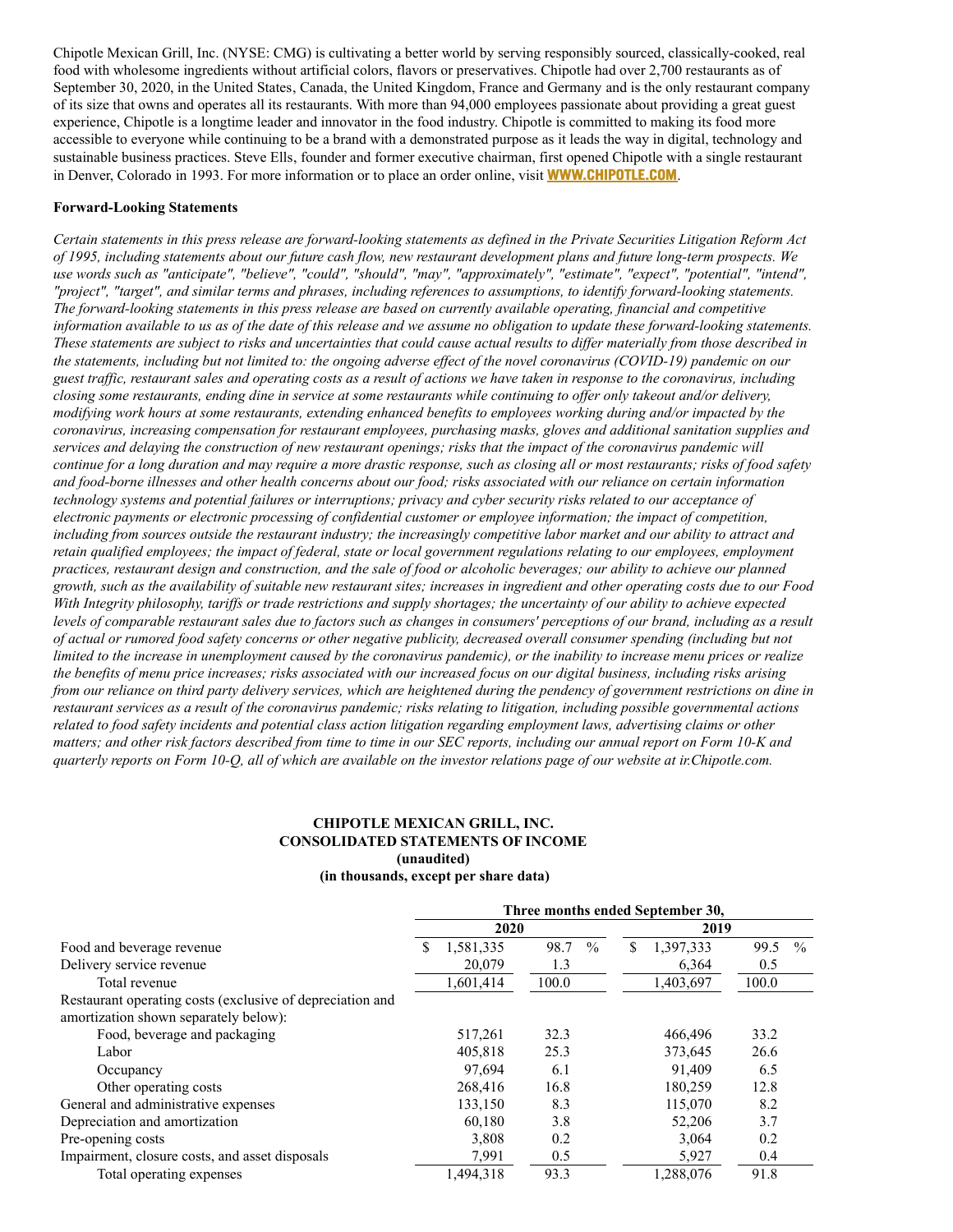| Income from operations                      | 107,096   | 6.7                  | 115,621   | 8.2                  |
|---------------------------------------------|-----------|----------------------|-----------|----------------------|
| Interest and other income, net              | (595)     |                      | 4,411     | 0.3                  |
| Income before income taxes                  | 106,501   | 6.7                  | 120,032   | 8.6                  |
| Provision for income taxes                  | (26, 257) | (1.6)                | (21, 450) | (1.5)                |
| Net income                                  | 80,244    | 5.0<br>$\frac{0}{0}$ | 98,582    | 7.0<br>$\frac{0}{0}$ |
| Earnings per share:                         |           |                      |           |                      |
| Basic                                       | 2.87      |                      | 3.55      |                      |
| Diluted                                     | 2.82      |                      | 3.47      |                      |
| Weighted-average common shares outstanding: |           |                      |           |                      |
| Basic                                       | 27,973    |                      | 27,775    |                      |
| Diluted                                     | 28,454    |                      | 28,388    |                      |
|                                             |           |                      |           |                      |

# **CHIPOTLE MEXICAN GRILL, INC. CONSOLIDATED STATEMENTS OF INCOME (unaudited) (in thousands, except per share data)**

|                                                                                                    | Nine months ended September 30, |             |       |               |              |           |       |               |  |  |
|----------------------------------------------------------------------------------------------------|---------------------------------|-------------|-------|---------------|--------------|-----------|-------|---------------|--|--|
|                                                                                                    | 2020                            |             |       |               |              | 2019      |       |               |  |  |
| Food and beverage revenue                                                                          |                                 | 4,333,640   | 99.0  | $\frac{0}{0}$ | \$           | 4,128,500 | 99.6  | $\frac{0}{0}$ |  |  |
| Delivery service revenue                                                                           |                                 | 43,284      | 1.0   |               |              | 17,645    | 0.4   |               |  |  |
| Total revenue                                                                                      |                                 | 4,376,924   | 100.0 |               |              | 4,146,145 | 100.0 |               |  |  |
| Restaurant operating costs (exclusive of depreciation and<br>amortization shown separately below): |                                 |             |       |               |              |           |       |               |  |  |
| Food, beverage and packaging                                                                       |                                 | 1,434,316   | 32.8  |               |              | 1,371,147 | 33.1  |               |  |  |
| Labor                                                                                              |                                 | 1,184,649   | 27.1  |               |              | 1,090,540 | 26.3  |               |  |  |
| Occupancy                                                                                          |                                 | 288,549     | 6.6   |               |              | 270,102   | 6.5   |               |  |  |
| Other operating costs                                                                              |                                 | 741,556     | 16.9  |               |              | 548,311   | 13.2  |               |  |  |
| General and administrative expenses                                                                |                                 | 342,267     | 7.8   |               |              | 339,136   | 8.2   |               |  |  |
| Depreciation and amortization                                                                      |                                 | 178,578     | 4.1   |               |              | 157,629   | 3.8   |               |  |  |
| Pre-opening costs                                                                                  |                                 | 11,018      | 0.3   |               |              | 6,122     | 0.1   |               |  |  |
| Impairment, closure costs, and asset disposals                                                     |                                 | 22,713      | 0.5   |               |              | 17,356    | 0.4   |               |  |  |
| Total operating expenses                                                                           |                                 | 4, 203, 646 | 96.0  |               |              | 3,800,343 | 91.7  |               |  |  |
| Income from operations                                                                             |                                 | 173,278     | 4.0   |               |              | 345,802   | 8.3   |               |  |  |
| Interest and other income, net                                                                     |                                 | 2,771       | 0.1   |               |              | 11,487    | 0.3   |               |  |  |
| Income before income taxes                                                                         |                                 | 176,049     | 4.0   |               |              | 357,289   | 8.6   |               |  |  |
| Provision for income taxes                                                                         |                                 | (11,242)    | (0.3) |               |              | (79, 547) | (1.9) |               |  |  |
| Net income                                                                                         | <sup>\$</sup>                   | 164,807     | 3.8   | $\%$          | $\mathbb{S}$ | 277,742   | 6.7   | $\%$          |  |  |
| Earnings per share:                                                                                |                                 |             |       |               |              |           |       |               |  |  |
| <b>Basic</b>                                                                                       | \$                              | 5.91        |       |               | \$           | 10.02     |       |               |  |  |
| Diluted                                                                                            | \$                              | 5.81        |       |               | \$           | 9.83      |       |               |  |  |
| Weighted-average common shares outstanding:                                                        |                                 |             |       |               |              |           |       |               |  |  |
| <b>Basic</b>                                                                                       |                                 | 27,892      |       |               |              | 27,730    |       |               |  |  |
| Diluted                                                                                            |                                 | 28,370      |       |               |              | 28,268    |       |               |  |  |

# **CHIPOTLE MEXICAN GRILL, INC. CONSOLIDATED BALANCE SHEETS (in thousands, except per share data)**

|                                           |   | September 30,<br>2020 |   | December 31,<br>2019 |  |
|-------------------------------------------|---|-----------------------|---|----------------------|--|
|                                           |   | (unaudited)           |   |                      |  |
| <b>Assets</b>                             |   |                       |   |                      |  |
| Current assets:                           |   |                       |   |                      |  |
| Cash and cash equivalents                 | S | 662,401               | S | 480.626              |  |
| Accounts receivable, net                  |   | 69,366                |   | 80,545               |  |
| Inventory                                 |   | 25,464                |   | 26,096               |  |
| Prepaid expenses and other current assets |   | 50,794                |   | 57,076               |  |
| Income tax receivable                     |   | 60,436                |   | 27,705               |  |
| Investments                               |   | 342,819               |   | 400,156              |  |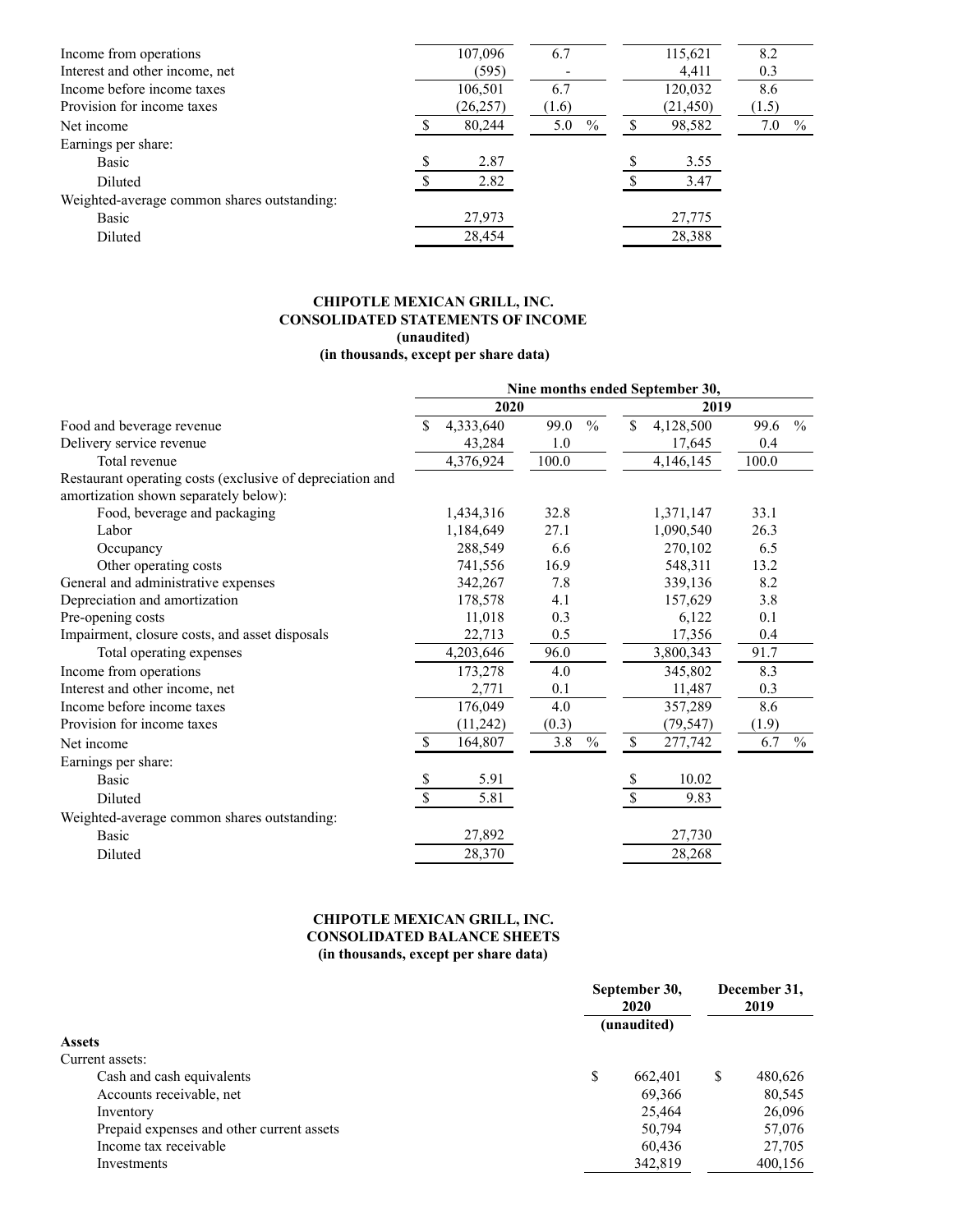| Letal hutenthest ements, property and equipment, net                                 |              | 1,347,280   |              | 1,938,396   |
|--------------------------------------------------------------------------------------|--------------|-------------|--------------|-------------|
| Long-term investments                                                                |              | 61,474      |              |             |
| Restricted cash                                                                      |              | 27,591      |              | 27,855      |
| Operating lease assets                                                               |              | 2,708,218   |              | 2,505,466   |
| Other assets                                                                         |              | 53,921      |              | 18,450      |
| Goodwill                                                                             |              | 21,939      |              | 21,939      |
| Total assets                                                                         | $\mathbb{S}$ | 5,631,640   | $\mathbb{S}$ | 5,104,604   |
| Liabilities and shareholders' equity                                                 |              |             |              |             |
| Current liabilities:                                                                 |              |             |              |             |
| Accounts payable                                                                     | \$           | 157,324     | \$           | 115,816     |
| Accrued payroll and benefits                                                         |              | 194,877     |              | 126,600     |
| <b>Accrued liabilities</b>                                                           |              | 158,234     |              | 155,843     |
| Unearned revenue                                                                     |              | 91,467      |              | 95,195      |
| Current operating lease liabilities                                                  |              | 199,815     |              | 173,139     |
| Total current liabilities                                                            |              | 801,717     |              | 666,593     |
| Long-term operating lease liabilities                                                |              | 2,891,140   |              | 2,678,374   |
| Deferred income tax liabilities                                                      |              | 95,221      |              | 37,814      |
| Other liabilities                                                                    |              | 37,976      |              | 38,797      |
| <b>Total liabilities</b>                                                             |              | 3,826,054   |              | 3,421,578   |
| Shareholders' equity:                                                                |              |             |              |             |
| Preferred stock, \$0.01 par value, 600,000 shares authorized, no shares issued as of |              |             |              |             |
| September 30, 2020 and December 31, 2019, respectively                               |              |             |              |             |
| Common stock, \$0.01 par value, 230,000 shares authorized, 36,682 and 36,323         |              |             |              |             |
| shares issued as of September 30, 2020 and December 31, 2019, respectively           |              | 367         |              | 363         |
| Additional paid-in capital                                                           |              | 1,526,955   |              | 1,465,697   |
| Treasury stock, at cost, 8,703 and 8,568 common shares as of September 30, 2020      |              |             |              |             |
| and December 31, 2019, respectively                                                  |              | (2,801,496) |              | (2,699,119) |
| Accumulated other comprehensive loss                                                 |              | (5, 444)    |              | (5,363)     |
| Retained earnings                                                                    |              | 3,085,204   |              | 2,921,448   |
| Total shareholders' equity                                                           |              | 1,805,586   |              | 1,683,026   |
| Total liabilities and shareholders' equity                                           | \$           | 5,631,640   | \$           | 5,104,604   |

# **CHIPOTLE MEXICAN GRILL, INC. CONSOLIDATED STATEMENTS OF CASH FLOWS (unaudited) (in thousands)**

|                                                                                   | Nine months ended<br>September 30, |           |    |            |
|-----------------------------------------------------------------------------------|------------------------------------|-----------|----|------------|
|                                                                                   |                                    | 2020      |    | 2019       |
| <b>Operating activities</b>                                                       |                                    |           |    |            |
| Net income                                                                        | \$                                 | 164,807   | \$ | 277,742    |
| Adjustments to reconcile net income to net cash provided by operating activities: |                                    |           |    |            |
| Depreciation and amortization                                                     |                                    | 178,578   |    | 157,629    |
| Amortization of operating lease assets                                            |                                    | 136,052   |    | 117,622    |
| Deferred income tax provision                                                     |                                    | 53,857    |    | (15, 146)  |
| Impairment, closure costs, and asset disposals                                    |                                    | 21,198    |    | 10,216     |
| Provision for credit losses                                                       |                                    | (143)     |    | 85         |
| Stock-based compensation expense                                                  |                                    | 60,579    |    | 65,657     |
| Other                                                                             |                                    | 2,450     |    | (3,044)    |
| Changes in operating assets and liabilities:                                      |                                    |           |    |            |
| Accounts receivable                                                               |                                    | 29,233    |    | 19,039     |
| Inventory                                                                         |                                    | 614       |    | (2,312)    |
| Prepaid expenses and other current assets                                         |                                    | (6,015)   |    | (17,514)   |
| Other assets                                                                      |                                    | (21,754)  |    | 2,864      |
| Accounts payable                                                                  |                                    | 5,776     |    | (4,162)    |
| Accrued payroll and benefits                                                      |                                    | 68,514    |    | 30,471     |
| Accrued liabilities                                                               |                                    | 1,965     |    | 25,552     |
| Unearned revenue                                                                  |                                    | (593)     |    | (8,665)    |
| Income tax payable/receivable                                                     |                                    | (32,677)  |    | (8,985)    |
| Operating lease liabilities                                                       |                                    | (115,069) |    | (112, 478) |
| Other long-term liabilities                                                       |                                    | 1,351     |    | 472        |
| Net cash provided by operating activities                                         |                                    | 548,723   |    | 535,043    |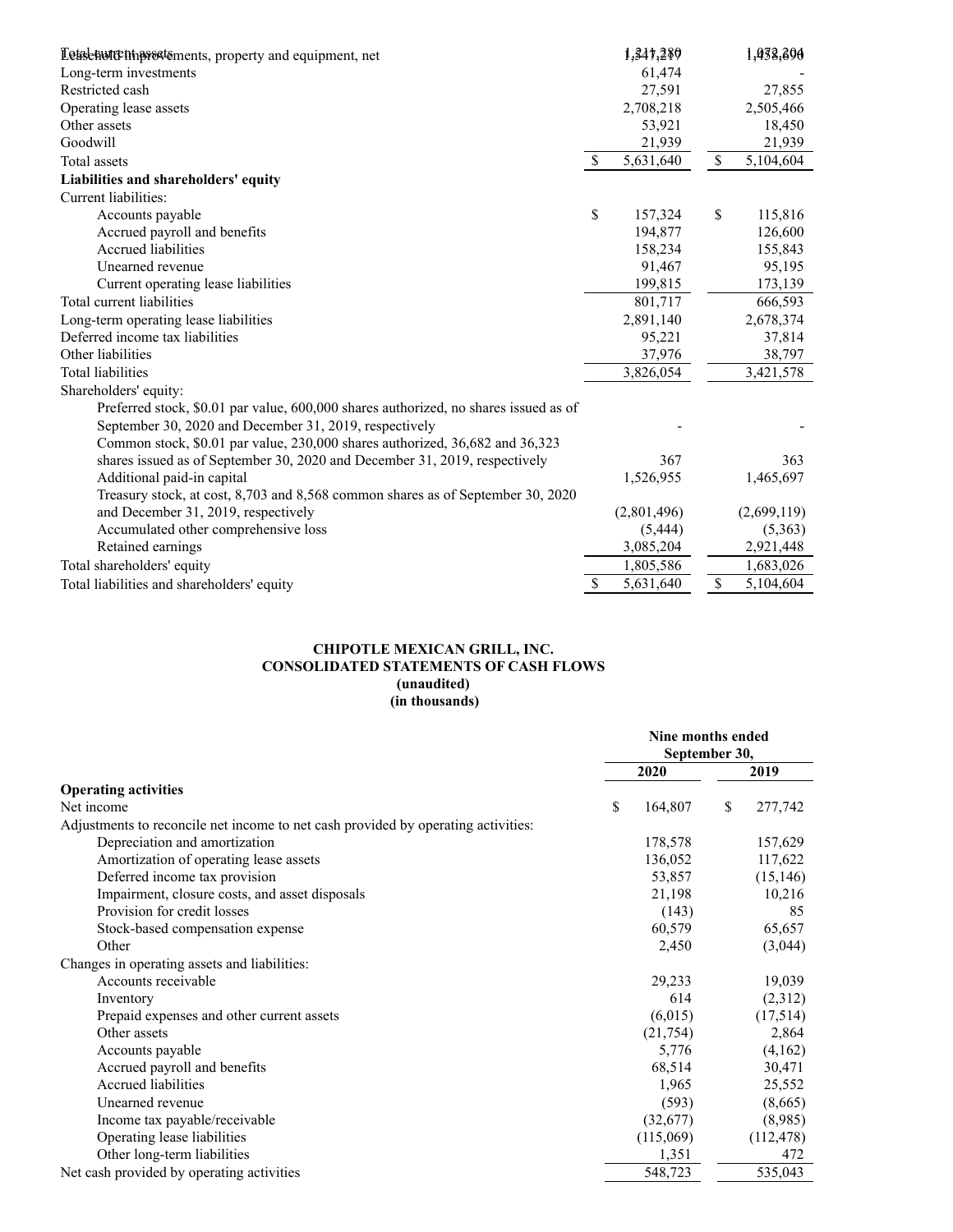| <b>Investing activities</b>                                                              |    |            |     |            |
|------------------------------------------------------------------------------------------|----|------------|-----|------------|
| Purchases of leasehold improvements, property and equipment                              |    | (246, 758) |     | (237,965)  |
| Purchases of investments                                                                 |    | (325,069)  |     | (328, 107) |
| Maturities of investments                                                                |    | 318,505    |     | 328,448    |
| Acquisitions of equity method investments                                                |    | (10,025)   |     |            |
| Net cash used in investing activities                                                    |    | (263, 347) |     | (237, 624) |
| <b>Financing activities</b>                                                              |    |            |     |            |
| Acquisition of treasury stock                                                            |    | (54, 401)  |     | (151,621)  |
| Tax withholding on stock-based compensation awards                                       |    | (47,976)   |     | (10, 420)  |
| Other financing activities                                                               |    | (1,865)    |     | (665)      |
| Net cash used in financing activities                                                    |    | (104, 242) |     | (162,706)  |
| Effect of exchange rate changes on cash, cash equivalents and restricted cash            |    | 377        |     | 397        |
| Net change in cash, cash equivalents, and restricted cash                                |    | 181,511    |     | 135,110    |
| Cash, cash equivalents, and restricted cash at beginning of period                       |    | 508,481    |     | 280,152    |
| Cash, cash equivalents, and restricted cash at end of period                             | S. | 689,992    | \$. | 415,262    |
| Supplemental disclosures of cash flow information                                        |    |            |     |            |
| Income taxes paid (refunded)                                                             | \$ | (8,987)    | S   | 103,439    |
| Purchases of leasehold improvements, property, and equipment accrued in accounts payable |    |            |     |            |
| and accrued liabilities                                                                  | S  | 72,860     | \$  | 40,250     |
| Acquisition of treasury stock accrued in accounts payable and accrued liabilities        |    |            |     | 748        |

## **CHIPOTLE MEXICAN GRILL, INC. SUPPLEMENTAL FINANCIALAND OTHER DATA (unaudited) (dollars in thousands)**

|                                                 | For the three months ended |                  |  |                  |  |                  |  |                  |                  |
|-------------------------------------------------|----------------------------|------------------|--|------------------|--|------------------|--|------------------|------------------|
|                                                 |                            | Sep. 30,<br>2020 |  | Jun. 30,<br>2020 |  | Mar. 31,<br>2020 |  | Dec. 31,<br>2019 | Sep. 30,<br>2019 |
| Number of restaurants opened                    |                            | 44               |  | 37               |  | 19               |  | 80               | 25               |
| Restaurant closures                             |                            | (3)              |  | (3)              |  | 2)               |  | (3)              |                  |
| Restaurant relocations                          |                            |                  |  | (3)              |  |                  |  |                  |                  |
| Number of restaurants at end of period          |                            | 2.710            |  | 2,669            |  | 2,638            |  | 2,622            | 2,546            |
| Average restaurant sales $(1)$                  | J.                         | 2.199            |  | 2.161            |  | 2.217            |  | 2.205            | 2.141            |
| Comparable restaurant sales increase (decrease) |                            | $8.3\%$          |  | $(9.8\%)$        |  | $3.3\%$          |  | 13.4%            | $11.0\%$         |

(1) Beginning in the third quarter of 2020, we revised the definition of average restaurant sales to exclude delivery service revenue (refer to Definitions section above). We made this change to more closely align with how management views the business and given the increase in the delivery business. Average restaurant sales in all comparative periods presented has been updated to conform with the new definition.

# **CHIPOTLE MEXICAN GRILL, INC. RECONCILIATION OF NON-GAAP FINANCIAL MEASURES (in thousands, except per share amounts) (unaudited)**

The following provides a reconciliation of non-GAAP financial measures presented in the text above to the most directly comparable financial measures calculated and presented in accordance with GAAP.

Adjusted net income is net income excluding expenses related to certain legal proceedings, restaurant asset impairment, corporate restructuring, and certain other costs. Adjusted general and administrative expense is general and administrative expense excluding certain other costs and transformation expenses. We present these non-GAAP measures in order to facilitate meaningful evaluation of our operating performance across periods. These adjustments are intended to provide greater transparency of underlying performance and to allow investors to evaluate our business on the same basis as our management, which uses these non-GAAP measures in evaluating the company's performance. Our adjusted net income, adjusted diluted earnings per share, and adjusted general and administrative expenses measures may not be comparable to other companies' adjusted measures. These adjustments are not necessarily indicative of what our actual financial performance would have been during the periods presented and should be viewed in addition to, and not as an alternative to, our results prepared in accordance with GAAP. Further details regarding these adjustments are included in the tables below.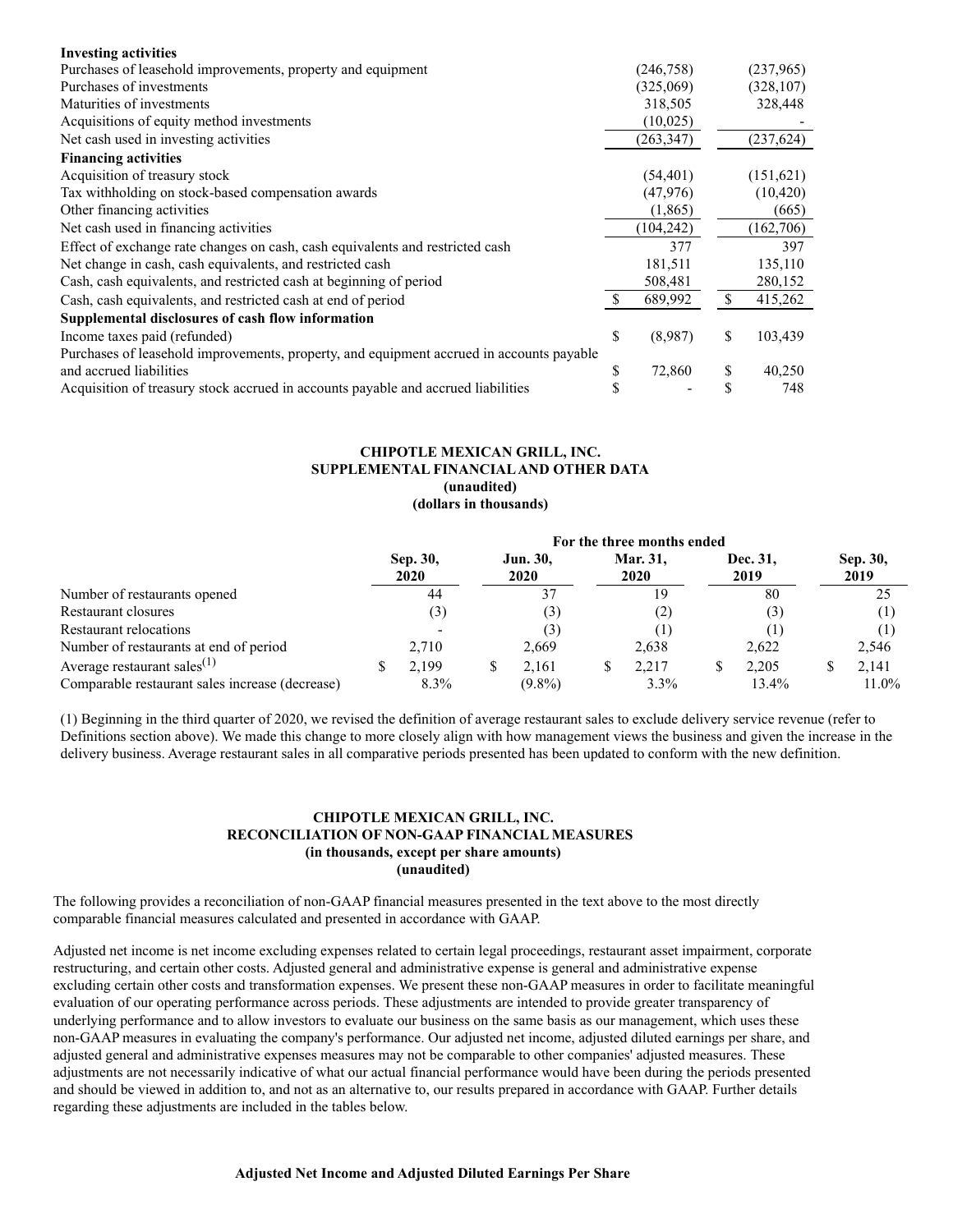|                                                                            |               | Three months ended<br>September 30, |     |         |  |  |  |
|----------------------------------------------------------------------------|---------------|-------------------------------------|-----|---------|--|--|--|
|                                                                            |               | 2020                                |     | 2019    |  |  |  |
| Net income                                                                 | \$            | 80,244                              | \$  | 98,582  |  |  |  |
| Non-GAAP adjustments:                                                      |               |                                     |     |         |  |  |  |
| <b>Restaurant costs:</b>                                                   |               |                                     |     |         |  |  |  |
| Operating lease asset impairment and other restaurant costs <sup>(1)</sup> |               | 2,954                               |     | 182     |  |  |  |
| Duplicate rent expense <sup>(2)</sup>                                      |               | 74                                  |     | 214     |  |  |  |
| Corporate Restructuring:                                                   |               |                                     |     |         |  |  |  |
| Duplicate rent expense <sup>(2)</sup>                                      |               | 1,638                               |     | 942     |  |  |  |
| Employee related restructuring $costs^{(3)}$                               |               | 275                                 |     | 1,515   |  |  |  |
| Legal proceedings <sup><math>(4)</math></sup>                              |               | 28,700                              |     | 7,550   |  |  |  |
| Other adjustments <sup><math>(5)</math></sup>                              |               | 2,007                               |     | 2,110   |  |  |  |
| Total non-GAAP adjustments                                                 | <sup>\$</sup> | 35,648                              | \$. | 12,513  |  |  |  |
| Tax effect of non-GAAP adjustments                                         |               | (8, 844)                            |     | (2,791) |  |  |  |
| After tax impact of non-GAAP adjustments                                   | \$            | 26,804                              | \$  | 9,722   |  |  |  |
| Adjusted net income                                                        | S             | 107,048                             |     | 108,304 |  |  |  |
| Diluted weighted-average number of common shares outstanding               |               | 28,454                              |     | 28,388  |  |  |  |
| Diluted earnings per share                                                 | \$            | 2.82                                | \$  | 3.47    |  |  |  |
| Adjusted diluted earnings per share                                        | \$            | 3.76                                | \$  | 3.82    |  |  |  |

(1) Operating lease asset impairment charges, and other expenses for restaurants due to underperformance.

(2) Duplicate rent expense for the corporate headquarter relocation and office consolidation announced in May 2018 and rent expense for closed restaurants for the announced restaurant closures in June 2018.

(3) Costs for employee severance, stock modifications, transition expenses, recruitment, relocation costs, third party and other employee-related costs.

(4) For the three months ended September 30, 2020 and 2019, charges relate to settlements for several distinct legal matters. These amounts are expected to exceed typical costs for these types of legal proceedings.

(5) For the three months ended September 30, 2020, other adjustments consist of an asset impairment charge related to digital technology of \$1,875 and stock modification charges associated with the departure of our former Executive Chairman

primarily related to his 2017 agreement of \$132. For the three months ended September 30, 2019, other adjustments consist of an asset impairment charge related to our corporate aircraft, which was sold.

## **CHIPOTLE MEXICAN GRILL, INC. RECONCILIATION OF NON-GAAP FINANCIAL MEASURES (in thousands) (unaudited)**

#### **Adjusted General and Administrative Expenses**

|                                                     | Three months ended<br>September 30, |           |      |           |  |  |
|-----------------------------------------------------|-------------------------------------|-----------|------|-----------|--|--|
| General and administrative expenses                 |                                     | 2020      | 2019 |           |  |  |
|                                                     | S                                   | 133.150   |      | 115,070   |  |  |
| Non-GAAP adjustments:                               |                                     |           |      |           |  |  |
| Legal proceedings $(1)$                             |                                     | (28,700)  |      | (7,550)   |  |  |
| Transformation expenses <sup><math>(2)</math></sup> |                                     | (1,987)   |      | (2,671)   |  |  |
| Other adjustments <sup>(3)</sup>                    |                                     | (132)     |      |           |  |  |
| Total non-GAAP adjustments                          |                                     | (30, 819) |      | (10, 221) |  |  |
| Adjusted general and administrative expenses        |                                     | 102,331   |      | 104,849   |  |  |

(1) For the three months ended September 30, 2020 and 2019, charges relate to settlements for several distinct legal matters. These amounts are expected to exceed typical costs for these types of legal proceedings.

(2) Transformation expenses include duplicate rent expense for office and restaurant closures announced in June 2018 due to the corporate restructuring and underperformance of \$1,712 and \$1,156 for the three months ended September 30, 2020 and 2019, respectively, and employee related restructuring costs of \$275 and \$1,515 for the three months ended September 30, 2020 and 2019, respectively.

(3) For the three months ended September 30, 2020, other adjustments include charges associated with the departure of our former Executive Chairman primarily related to his 2017 agreement of \$132.